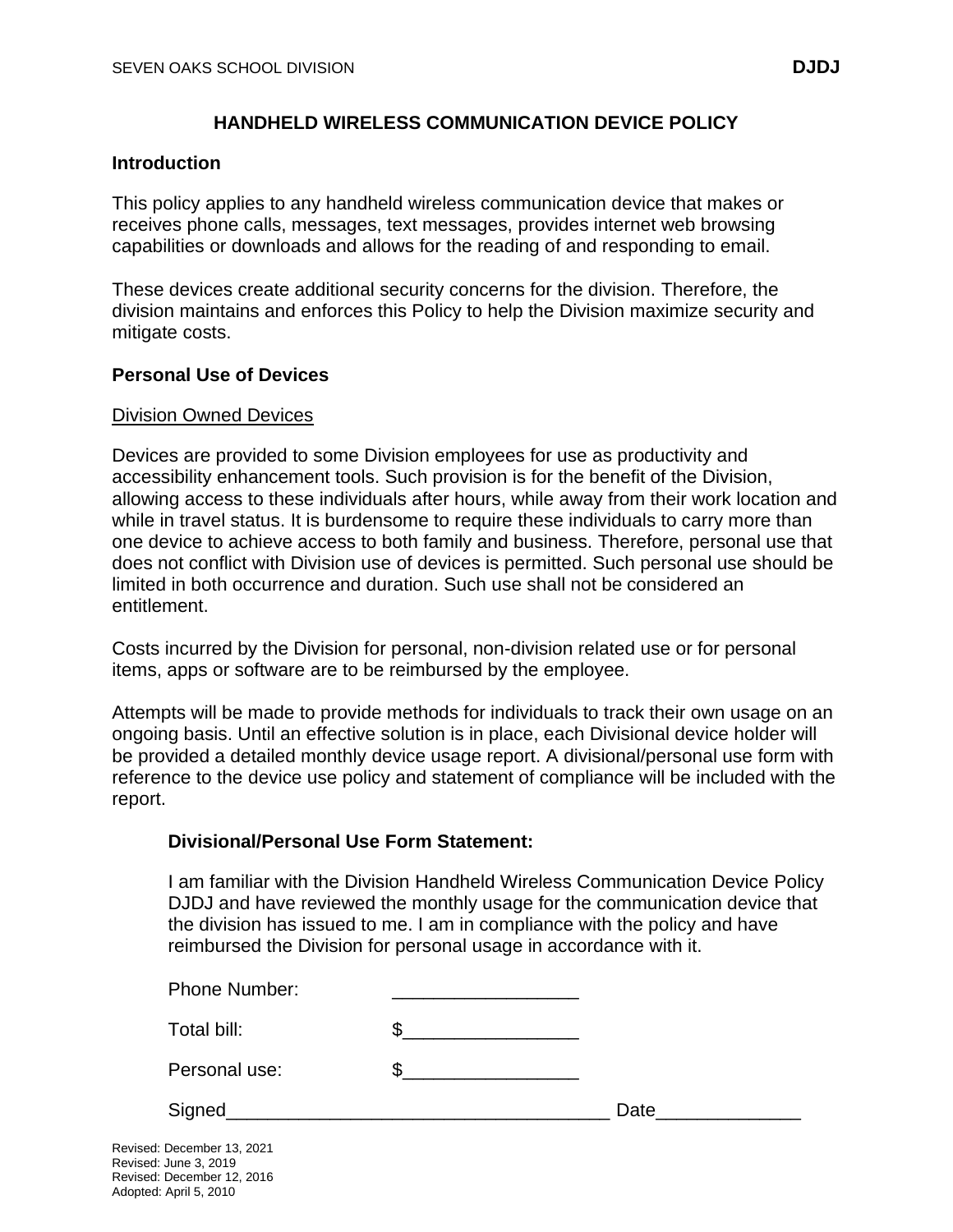Each employee will review their device usage, sign the compliance statement and return it to the Division office along with any reimbursement owing.

## Employee-Owned Devices, Reimbursement Provided

The Division will reimburse designated employees for the use of their device. In exchange the employee will provide the division the telephone number associated with their device. The division reserves the right to revoke its privilege if the user does not abide by this policy. This policy is intended to protect the security and integrity of the division's data and technology infrastructure as well as meet the requirements of PHIA and FIPPA. Employees must agree to the terms and conditions set forth in this policy in order to be able to connect their devices to the division's network.

Employees may use their mobile device to access the following division owned resources:

- Email
- Calendars
- Contacts
- Documents, etc.

Devices allowed include: iPhone, Android, Blackberry and Windows. All devices must support Active-Sync.

Employees are to contact the device manufacturer or their carrier for operating system or hardware related issues.

The division will provide the employee a monthly allowance.

Employees will be responsible for any and all of the following: roaming fees, plan overages, long distance charges, etc.

Rooted or jailbroken devices are strictly forbidden from accessing the network.

Employees will be responsible to wipe their own devices if lost or stolen or if IT detects a data or policy breach, a virus or similar threat to the security of the division's data and technology.

## **Use of Devices in Vehicles**

Employees must adhere to all municipal, provincial, federal or when travelling local rules and regulations regarding the use of devices while driving. Accordingly, employees must not use devices while driving vehicles if such conduct is prohibited by law, regulation or other.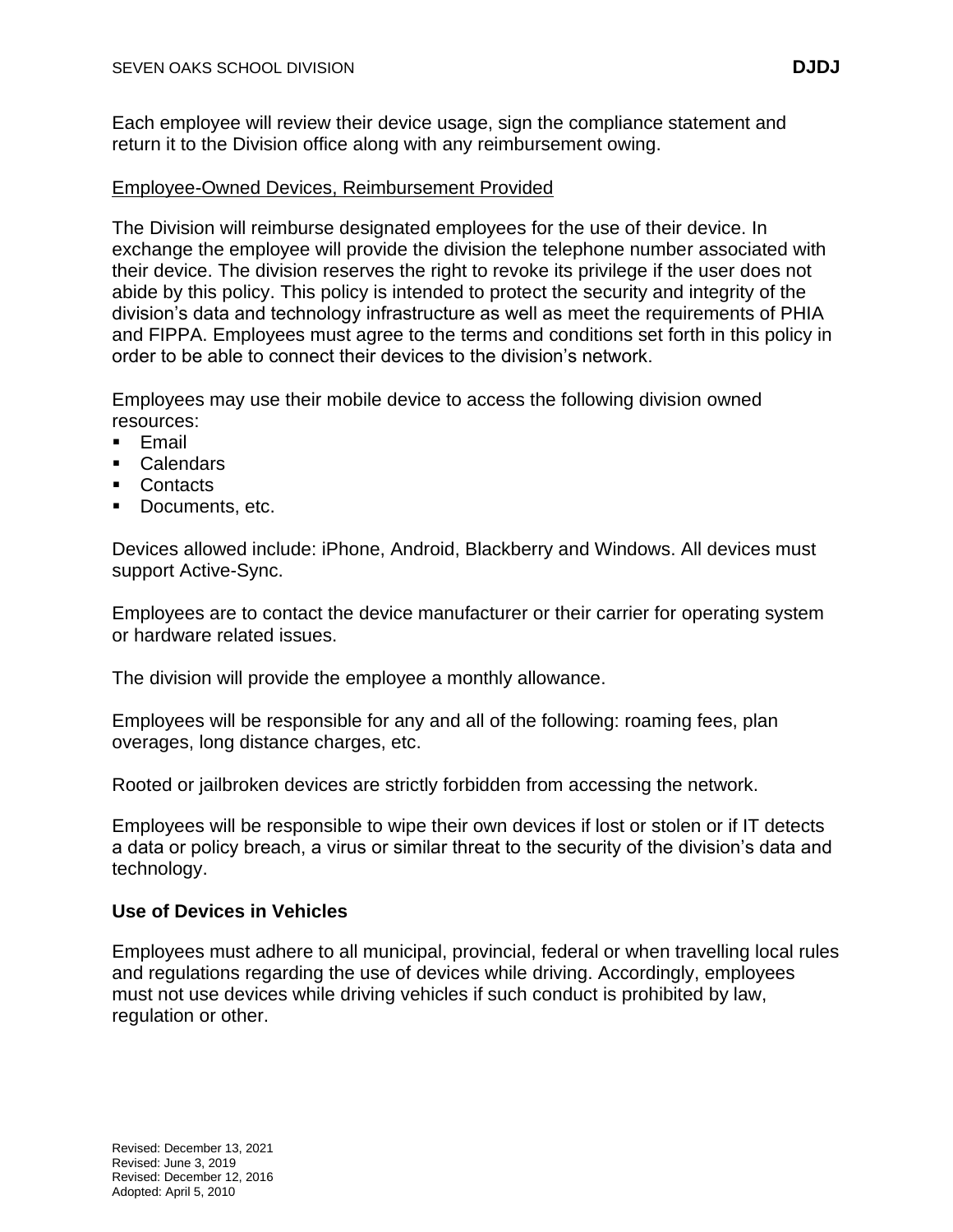# **Responsibility for Security**

#### Division-Owned Devices

It is the employee's responsibility to take precautions to backup email, contacts, calendars and pictures.

Lost or stolen devices must be reported to the division within 24 hours.

Employees are responsible for the security of their devices. The Division will self-insure these devices and **employees will be responsible for the payment of a deductible as determined by the Division**. All devices and accessories remain the property of the division.

In the event that a device is lost, stolen or misplaced the Information Technology Department manager should be notified immediately so that appropriate steps can be taken to remotely render the device useless.

## Employee-Owned Devices:

- **Employees are responsible for notifying their provider immediately upon loss of their** device.
- The employee is personally responsible for all costs associated with their device.

## **Camera Use**

The use of the camera functionality of divisional devices must be in adherence with FIPPA regulations. Cameras may not be used to compromise the privacy of individuals or capture private information.

#### **Leaves**

When an employee, who either has a division owned device or receives an allowance, takes a leave it is the sole discretion of the Division as to whether or not the device will be returned to the Division or the reimbursement discontinued.

#### **Penalties**

Violating this policy could result in disciplinary action leading up to and including termination of employment.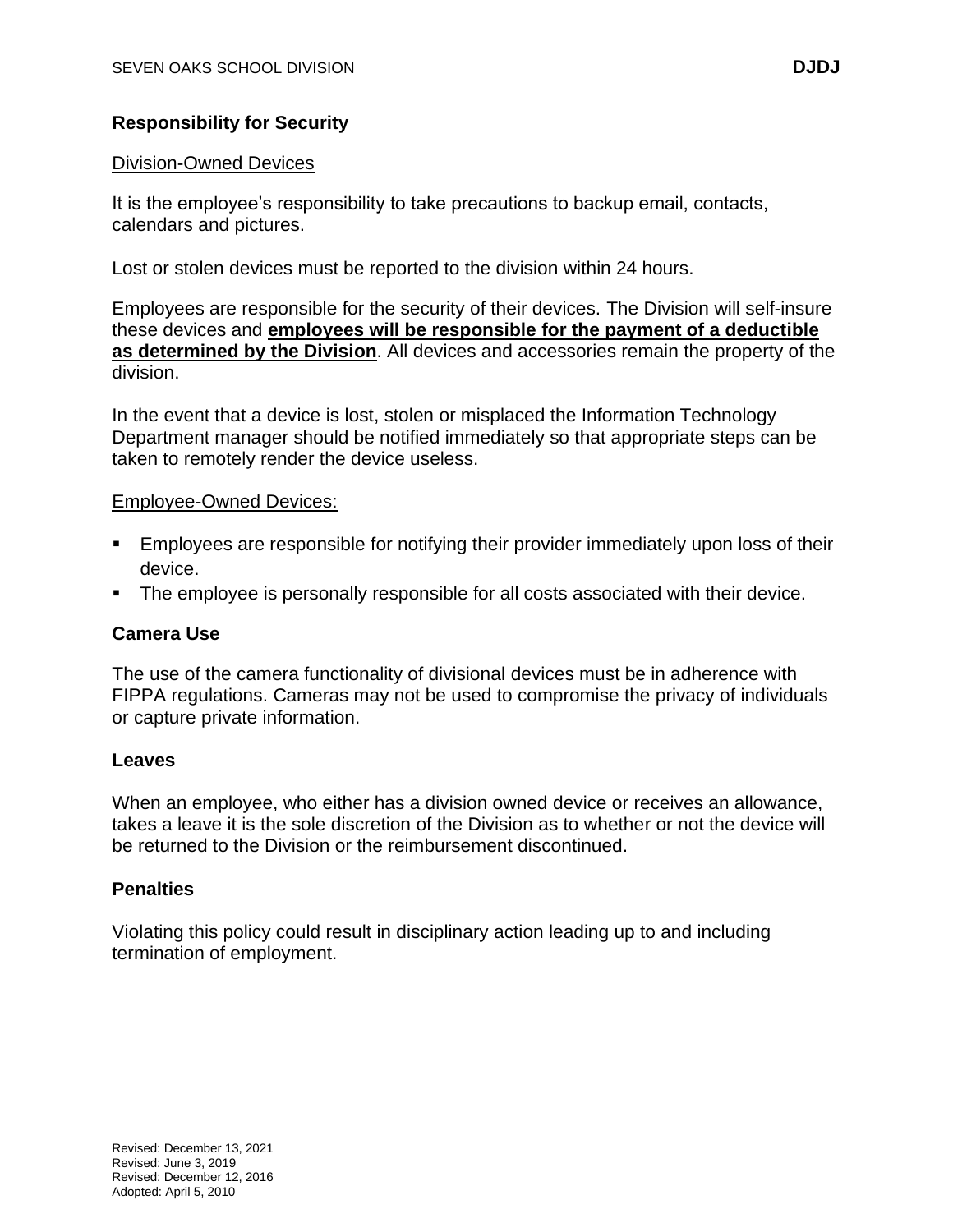This form is used to acknowledge receipt of and compliance with the Handheld Wireless Communication Device Policy DJDJ.

# **Procedure**

Please complete the following steps:

- 1. Read the Handheld Wireless Communication Device Policy.
- 2. Sign and date the Acknowledgement form in the space provided below.
- 3. Return the signed form to the Assistant Superintendent Personnel.

# **Signature**

By signing the form you agree to the following terms and conditions:

- 1. That you have received, read, understand and agree to the terms and conditions of the policy.
- 2. That you understand and agree that you will not incur any costs or charges resulting from the personal use of the division provided handheld wireless devise without reimbursing the division for those costs.
- 3. That use of the handheld wireless device within a vehicle must comply with municipal, provincial, federal or other legislation.

\_\_\_\_\_\_\_\_\_\_\_\_\_\_\_\_\_\_\_\_\_\_\_\_\_\_\_\_\_\_\_ \_\_\_\_\_\_\_\_\_\_\_\_\_\_\_\_\_\_\_\_\_\_\_\_

- 4. That the use of the handheld wireless device camera must not violate personal privacy or capture private information.
- 5. That you understand and agree that the security and replacement of the division provided handheld wireless device is your responsibility and that the device remains the property of the division.
- 6. That you understand and agree that violating this policy could result in disciplinary action leading up to and including termination or employment.

Employee Signature **Phone Number** 

\_\_\_\_\_\_\_\_\_\_\_\_\_\_\_\_\_\_\_\_\_\_\_\_\_\_\_\_\_\_\_ Employee Name (Print)

\_\_\_\_\_\_\_\_\_\_\_\_\_\_\_\_\_\_\_\_\_\_\_\_\_\_\_\_\_\_\_

Date